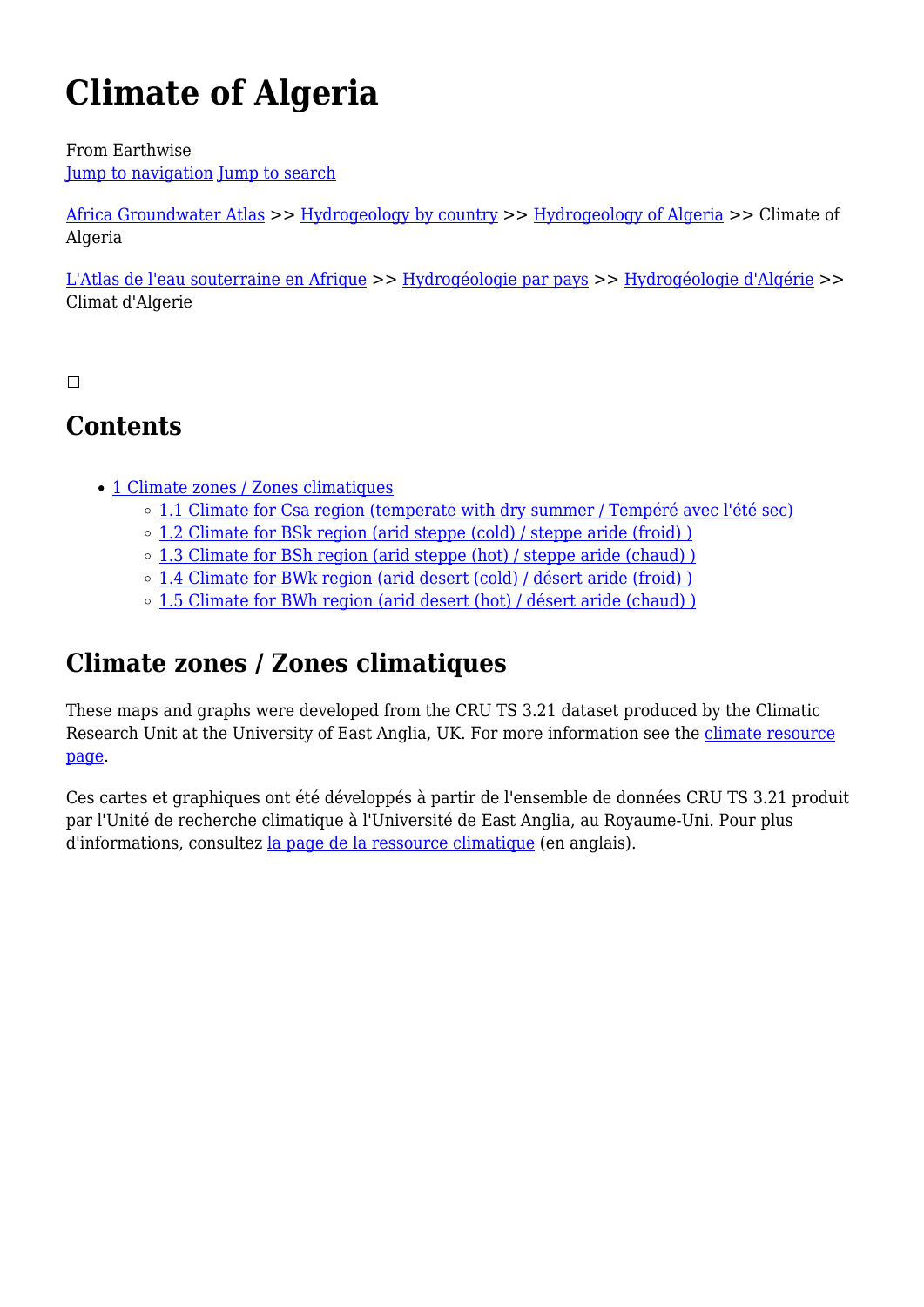

**Climate for Csa region (temperate with dry summer / Tempéré avec l'été sec)**



**Climate for BSk region (arid steppe (cold) / steppe aride (froid) )**

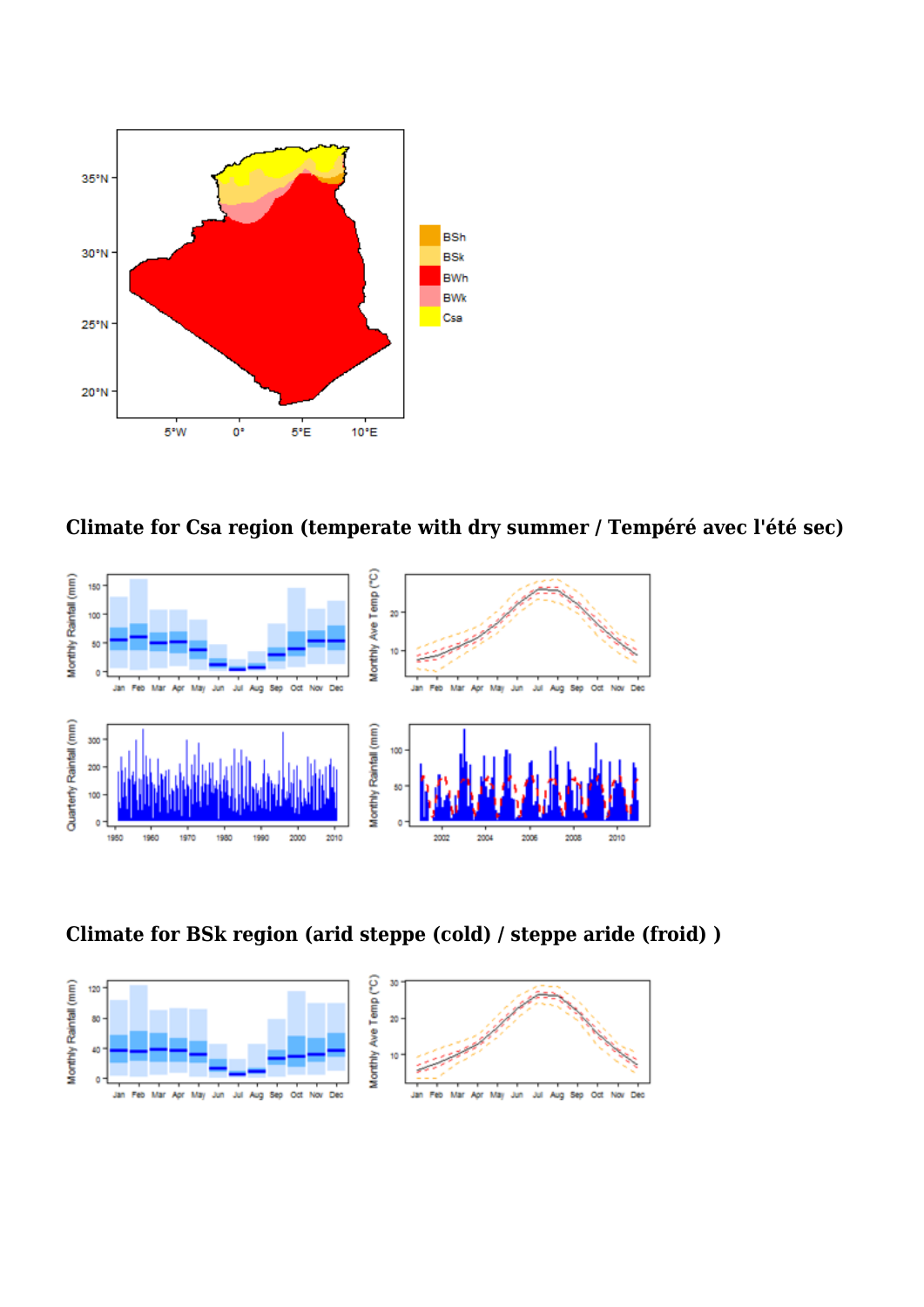

**Climate for BSh region (arid steppe (hot) / steppe aride (chaud) )**



**Climate for BWk region (arid desert (cold) / désert aride (froid) )**



**Climate for BWh region (arid desert (hot) / désert aride (chaud) )**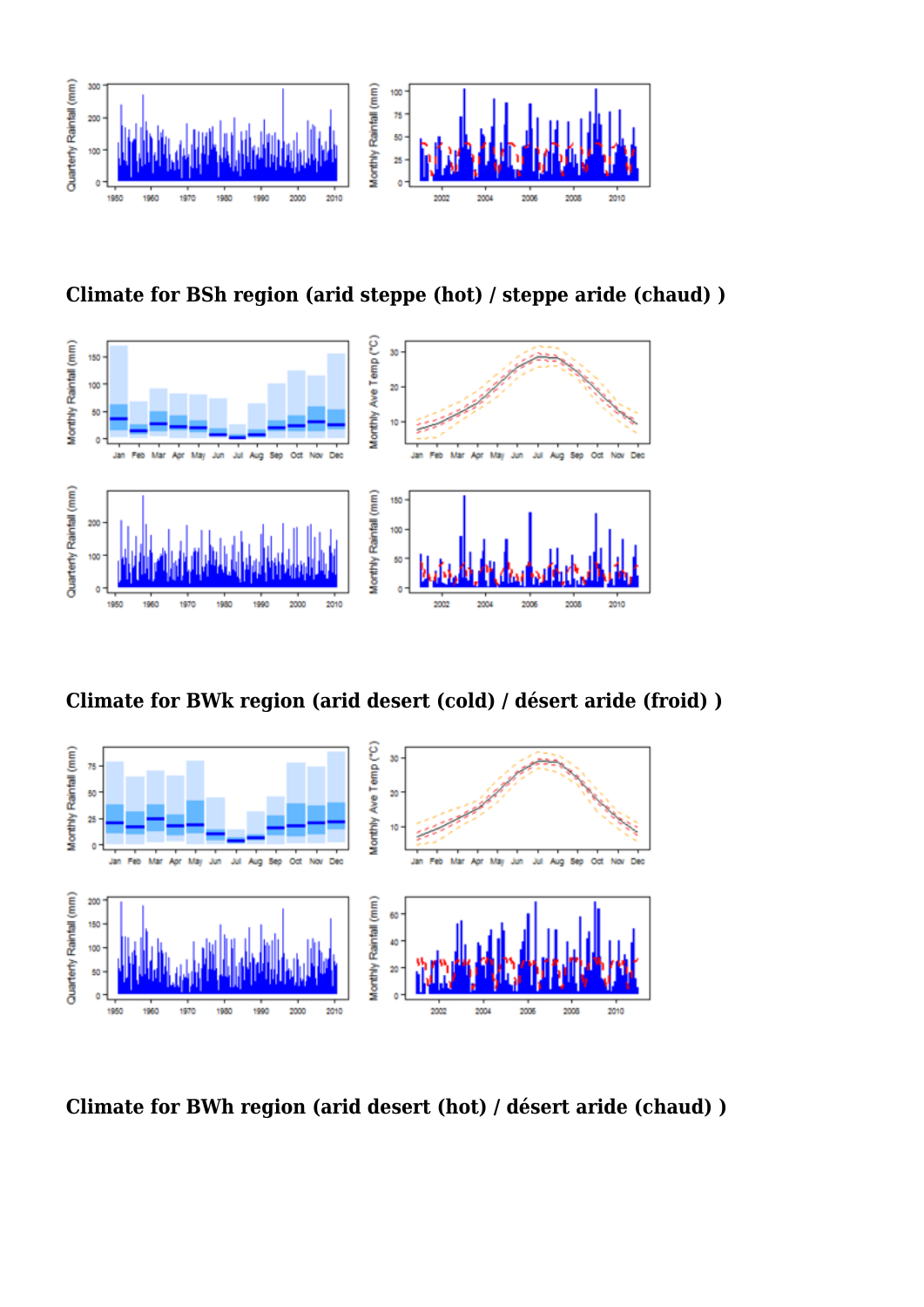

Retrieved from ['http://earthwise.bgs.ac.uk/index.php?title=Climate\\_of\\_Algeria&oldid=35304](http://earthwise.bgs.ac.uk/index.php?title=Climate_of_Algeria&oldid=35304)' [Categories:](http://earthwise.bgs.ac.uk/index.php/Special:Categories)

- [Africa Groundwater Atlas](http://earthwise.bgs.ac.uk/index.php/Category:Africa_Groundwater_Atlas)
- [Climate](http://earthwise.bgs.ac.uk/index.php/Category:Climate)

# **Navigation menu**

## **Personal tools**

- Not logged in
- [Talk](http://earthwise.bgs.ac.uk/index.php/Special:MyTalk)
- [Contributions](http://earthwise.bgs.ac.uk/index.php/Special:MyContributions)
- [Log in](http://earthwise.bgs.ac.uk/index.php?title=Special:UserLogin&returnto=Climate+of+Algeria&returntoquery=action%3Dmpdf)
- [Request account](http://earthwise.bgs.ac.uk/index.php/Special:RequestAccount)

## **Namespaces**

- [Page](http://earthwise.bgs.ac.uk/index.php/Climate_of_Algeria)
- [Discussion](http://earthwise.bgs.ac.uk/index.php?title=Talk:Climate_of_Algeria&action=edit&redlink=1)

 $\Box$ 

# **Variants**

#### **Views**

- [Read](http://earthwise.bgs.ac.uk/index.php/Climate_of_Algeria)
- [View source](http://earthwise.bgs.ac.uk/index.php?title=Climate_of_Algeria&action=edit)
- [View history](http://earthwise.bgs.ac.uk/index.php?title=Climate_of_Algeria&action=history)
- [PDF Export](http://earthwise.bgs.ac.uk/index.php?title=Climate_of_Algeria&action=mpdf)

 $\Box$